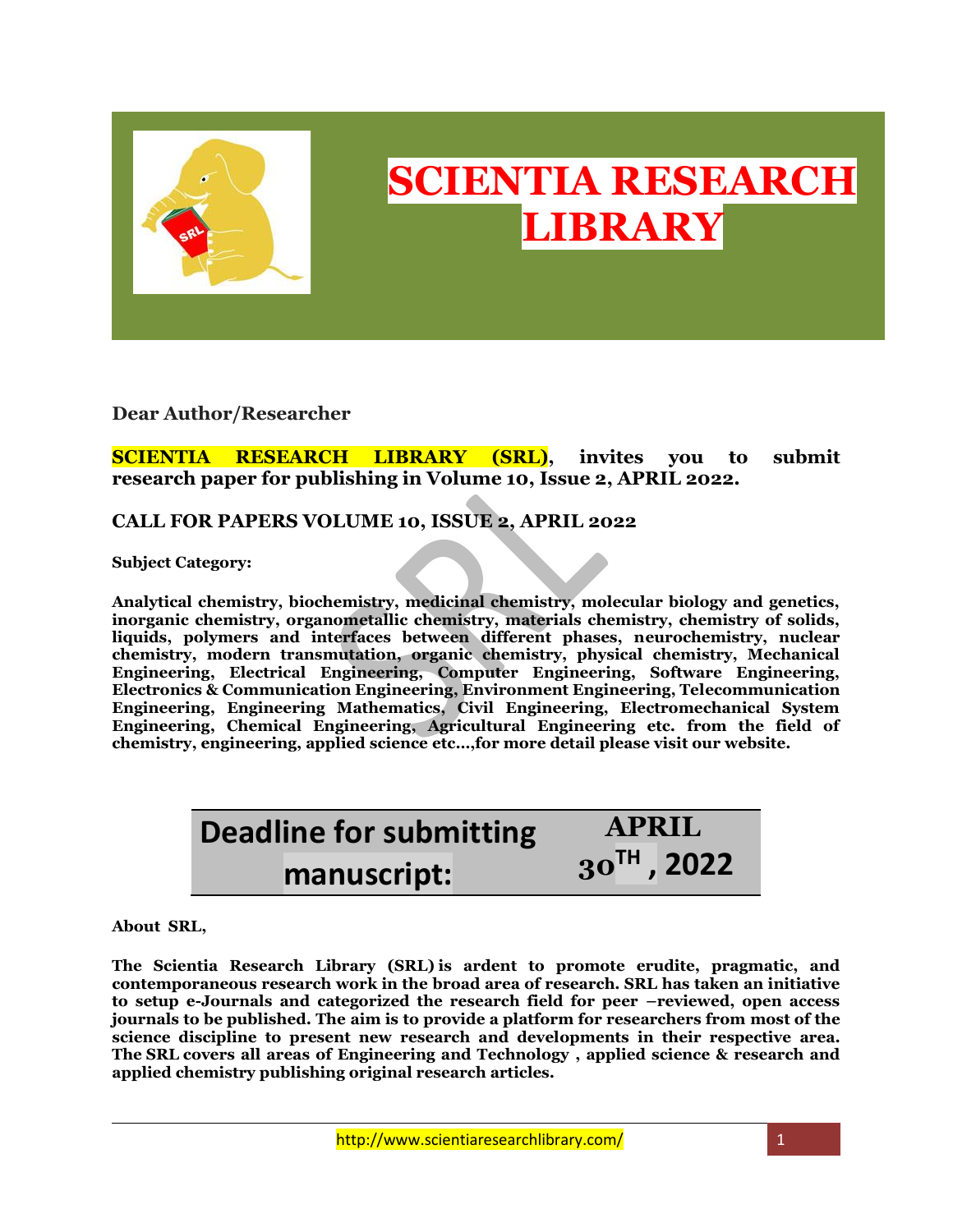**Paper Published in our journals are highly recognized throughout world, as our journals are indexed in many international database and many more indexing are in process.**

**The goal is to promote scientific information interchange between researchers, developers, engineers, students, and practitioners working in and around the world.SRL will provide an opportunity for practitioners and educators of engineering field to exchange research evidence, models of best practice and innovative ideas.**

**We also like to inform you that now all the published research with us is now indexed with crossref. We provide the DOI for all the published articles .**

**Please share the information of our journals with your known researchers and students.**

\*Journal of Applied chemistry (SJIF 6.407)

ISSN 2348-0408 CODEN(USA) JACOGN

\*Journal of Applied science and Research(SJIF 6.507 h-index -5) ISSN 2348-0416 CODEN(USA) JASRHB

\*Journal of Engineering and Technology Research (6.285)

ISSN 2348-0424 CODEN(USA) JETRB4

**Paper Submission Email IDs:**

**[submit@scientiaresearchlibrary.com](mailto:submit@scientiaresearchlibrary.com) ,**

**[submit.scientiaresearchlibrary@gmail.com](mailto:submit.scientiaresearchlibrary@gmail.com)**

## APC FEES for publishing papers :

| <b>Journal of Applied Science And Research</b>       | : 200 USD |
|------------------------------------------------------|-----------|
| <b>Journal of Applied Chemistry</b>                  | : 200 USD |
| Journal Engineering And Technology Research: 200 USD |           |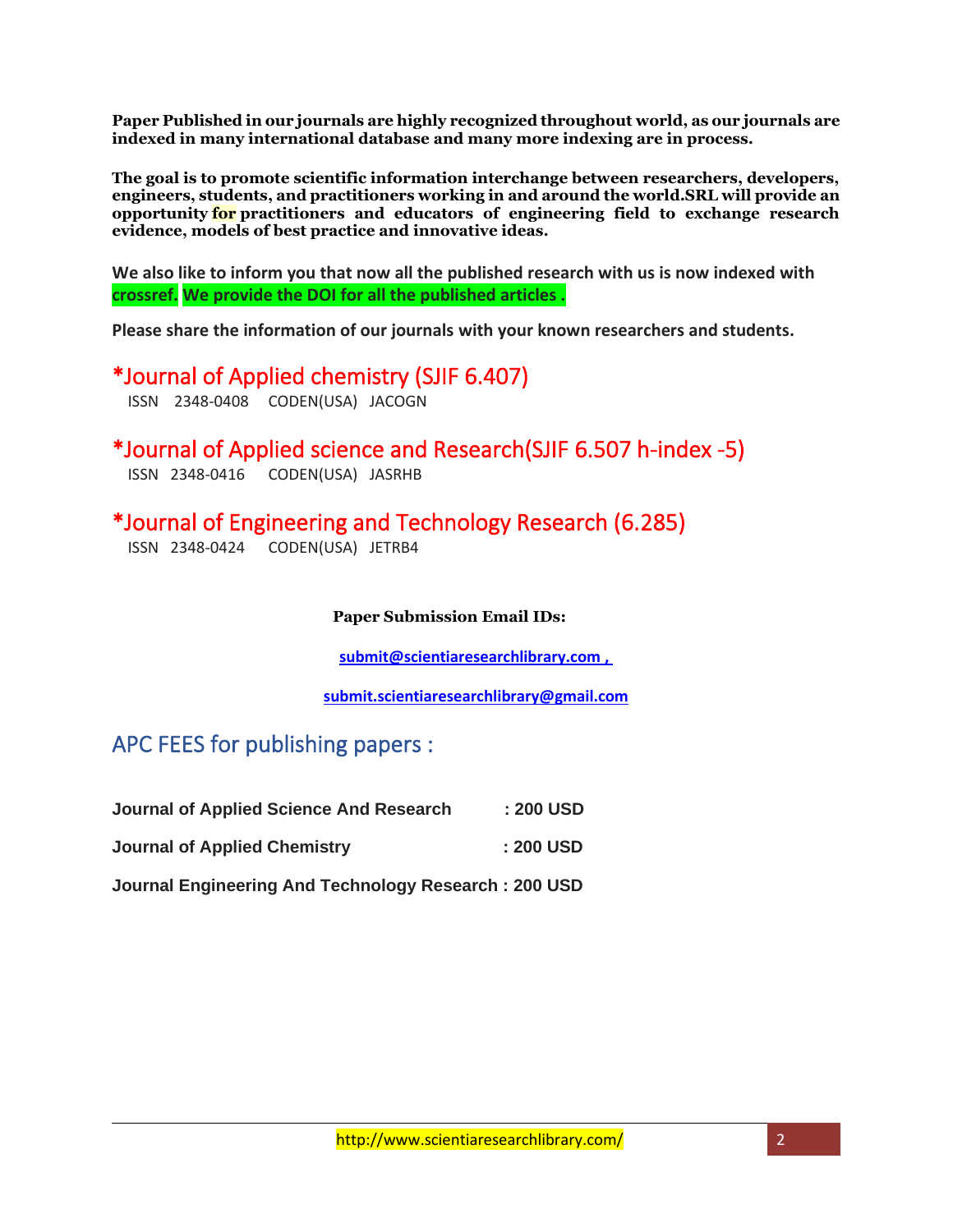

Chemical Abstract Service (USA); Google Scholar; Science Central; OCLC Worldcat knowledge Base, US; HINARI; Genamics Software Seek, Lauinger Library, Gerogetown University, WASHINGTON; Cite Factor, US; Academic Key US; National Taiwan University, Taiwan; Academic Resources ,Our Glocal.com; Research Bible; Directory of Research Journals Indexing (DRJI); Get Cited; Secret Search Engine Labs; ROAD Directory of Open Access Scholarly Resources; ULRICHS Web Global Serial Directory; Indonesian Institute Of Science: Centre for Scientific Documentation And Information; JOUR Informatics, INDIA, Open J Gate, India; Indian Science Publication; Directory of Abstract Indexing For Journals, India; Research Gate; Directory of Science; ILSE — IPN Library Search Engine, Hochschule hannover university of applied sciences and arts,Germany; TU CLAUSTHAL University Library, Germany ; WILBERTWildauer Bücher+E-Medien Recherche-Too, GERMANY; CARLO Cancer Research Library Online, Germany; Heidelberg University of Education, Germany; Hamburg University of Music And Theatre, Germany; Wissenschaftskolleg Zu Berlin; Berlin Social Science Centre; GIGA German Institute of Global And Areas Studies – Information Centre, Hamburg, Germany; State and University Library , Library System University of Hamburg, Germany; Scientific Indexing Services (SIS); TIB German National Library of Science And Technology; Getinfo.com; Pädagogische Hochschule Heidelberg - University of Education; HEIDI Catalouge for libraries of Heidelberg University, Germany; JournalIndex.net; ZB Med Leibinz Information Centre for Life Sciences. Germany; WZB Berlin Social Science Centre, Germany; and many more are in process.

## **For any Query, Please feel free to contact us at**

**info@scientiaresearchlibrary.com**